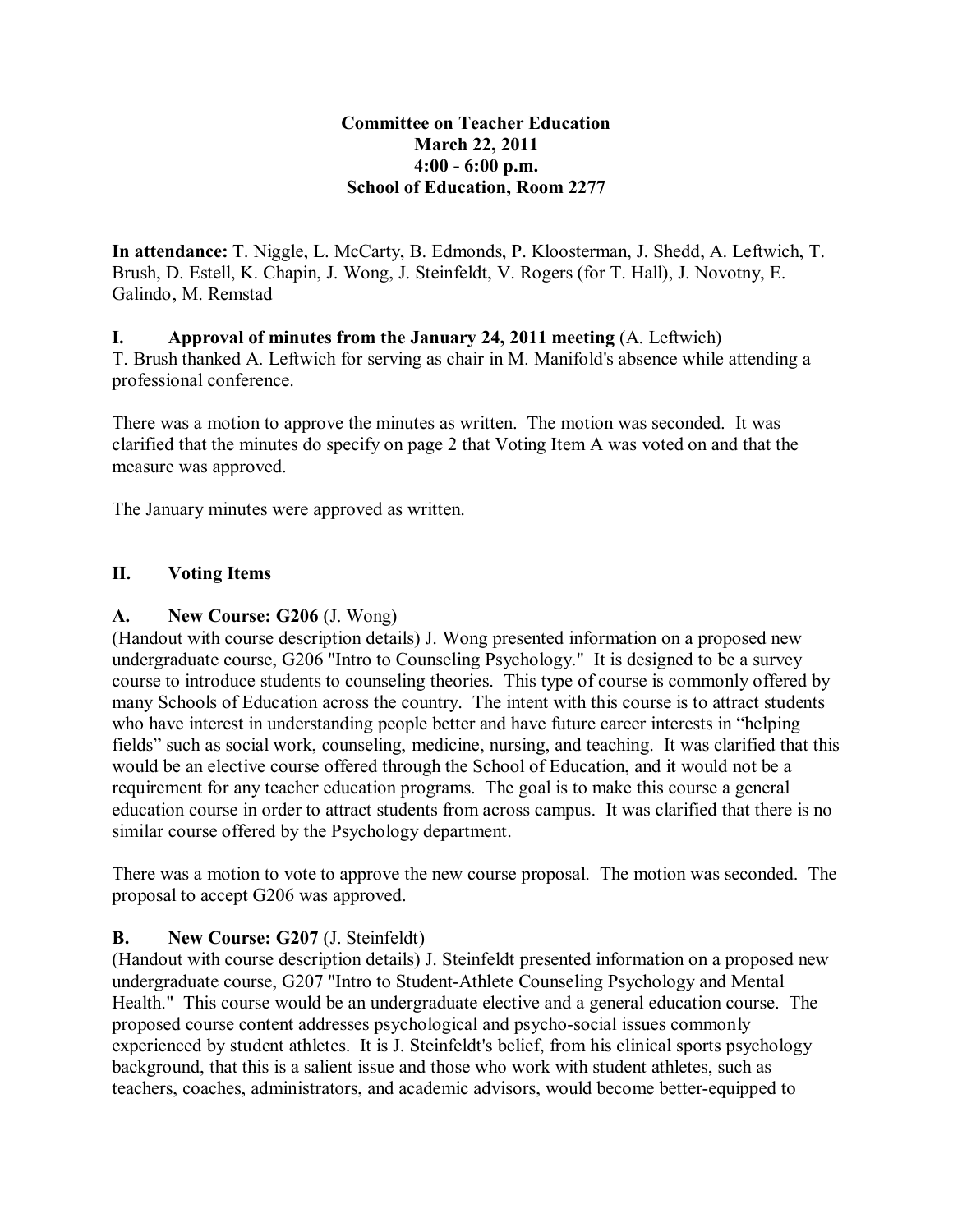handle the pressures and stress faced by student athletes. It is also a course that student-athletes themselves would benefit from by developing understanding of what they may be experiencing and awareness of services and resources to support them. It was clarified that this proposed course has been discussed with respective faculty in HPER. It differs from an existing HPER course, P405, as it would be less theory-based and more focused on service-provision and practical application aspects. It was suggested that this course content may also be attractive to graduate students, particularly those in HESA or administrators taking professional development courses, and developing a similar graduate level course may be something to look into further.

There was a motion to vote to approve the new course proposal. The motion was seconded. The proposal to accept G207 was approved.

### **C. Modifications to distance course policy** (T. Niggle)

(Handout with bulletin excerpts and rationale for modifications) Following the discussion and decision for action at the previous CTE meeting, teacher education policy regarding correspondence and distance education courses was revisited. The language of "correspondence courses" was changed to "distance education" in order to better reflect the current technology and practices. Distance education courses include correspondence, on-line and independent study classes. It was noted that the existing policy regarding methods courses stipulates that students applying for student teaching must take methods courses at the campus where they are applying. This addresses the concern that a candidate could take all professional education coursework online and attempt to transfer the credit. There still are concerns that transferring students' transcripts do not indicate whether coursework is completed via distance learning, but this methods provision should address the major concern about quality. It was clarified that 'traditional' (i.e. paper/pencil) correspondence courses still exist on campus, although decreasing in frequency, but historically these have caused issues because they do not follow the semester stop/start dates. Most new distance education courses typically follow the semester stop/start schedule. It was clarified that the revisions to this policy specifically addresses undergraduate students in teacher education programs and not graduate students. It was noted that it may be necessary to revisit the graduate bulletin, and it may be helpful to coordinate and examine the undergraduate and graduate bulletins for language consistency. It was noted that there is an increasing trend in offering courses online, and this policy is to both respond to this demand and to proactively set deliberate boundaries to maintain the integrity of the program.

There was a motion to vote on the proposed revisions to the bulletin. The motion was seconded.

There was a brief discussion to clarify that it is not the intent of the OTE to move toward a 'distance ed' teacher education program, but that the OTE does not want to close doors on beneficial and appropriate inclusion of distance education. It was noted that historically correspondence courses have been taken for general education requirements not for professional education licensure requirements, and that this policy upholds this. It was clarified that this policy affects IUB only.

The modifications to the distance course policy as specified were approved.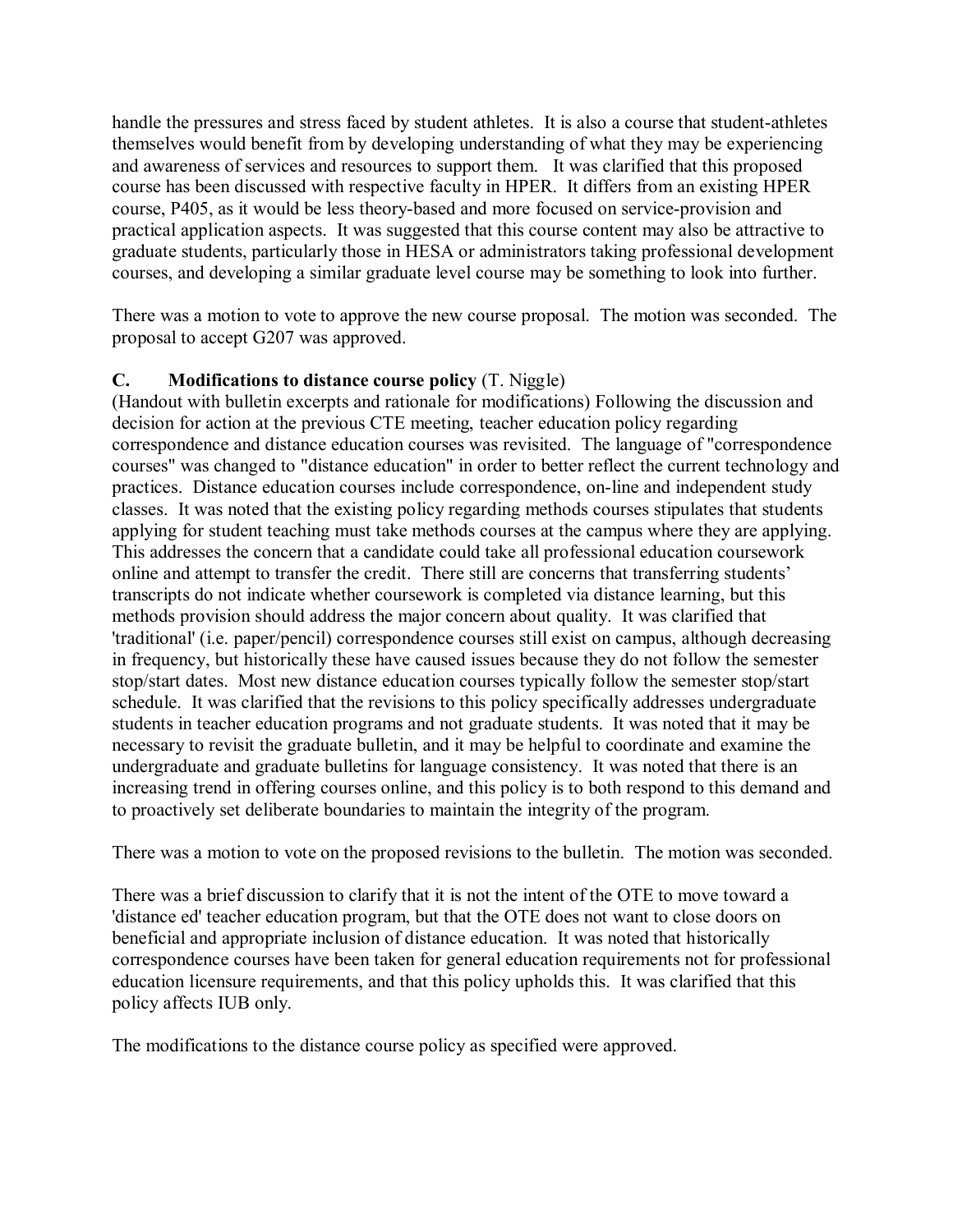### **III. Information Items**

# **A. OPI Arrangement for World Language** (Jill Shedd)

J. Shedd shared that the world language program is making a change regarding the assessment of candidates' language proficiency. In order for the program to be reviewed and approved by their Specialty Professional Association (SPAs), candidates' language proficiency must be assessed by an external agency. Currently the candidates' language proficiency is assessed internally. The Oral Proficiency Interview (OPI) is offered online by an organization approved by the world language professional association<sup>[1](#page-2-0)</sup>. OTE has fostered a partnership with the Language Lab in Ballantine who is willing to accommodate the technological needs of this assessment, which is an online oral interview that is recorded that is subsequently scored. In order to avoid instituting a fee for candidates, the Dean's Office has approved that the SoE will cover the costs of assessment. In Fall 2011 World Language faculty will integrate information about taking the OPI in their methods courses. It will be a requirement prior to student teaching for candidates to pass the OPI. It was clarified that this applies to both undergraduate and graduate students.

### **B. New requirements and courses approved by the campus General Education Committee** (Tom Brush)

T. Brush shared information from the campus-wide General Education Committee that is pertinent to the SoE. It was noted that two course proposals were submitted by the SoE this year to be offered as general education courses and both were approved. These courses are M200 "Artifacts, Museums, and Everyday Life" which will count as Arts & Humanities credit, and F200 "Examining Self as Teacher" which will count as Social & Historical Studies credit. There was a discussion regarding how many and which courses offered in the SoE have been approved as general education courses. $2$  A question was raised regarding how faculty can access information about the submission process for a course for general education approval.<sup>[3](#page-2-2)</sup> It was noted that a faculty member must submit the course proposal form to the Executive Associate Dean who formally submits it to the campus-wide committee. It was suggested that the proposal information should be moved to an accessible part of the SoE Faculty website. There was a discussion regarding the benefits and drawbacks to submitting a course for general education. It was noted that once a course is approved as general education, it is difficult to adjust the syllabus. Additionally, these courses must be at the 200 level (or below) and offered to all undergraduates across campus regardless of major area of study.

The General Education Committee approved a policy stating that all IUB students must complete a minimum of six hours of general education at IUB. This means a student cannot transfer in all of their general education requirements from another institution. Other policy clarifications

 $\overline{\phantom{0}}$ 

<span id="page-2-0"></span> $1$  Detailed information on the Oral Proficiency Interview available at [http://www.languagetesting.com/acad\\_opi.htm](http://www.languagetesting.com/acad_opi.htm)

<span id="page-2-1"></span> $\frac{1}{2}$  After the meeting D. Estell sent out to the committee a list of approved general education courses offered by the SoE. They include: EDUC-F 200 Examining Self as a Teacher, EDUC-F 205 Study of Education and the Practice of Teaching, EDUC-G 203 Communication in the Classroom, EDUC-G 204 Asian American Mental Health, EDUC-K 205 Schools, Society, and Exceptionality, EDUC-P 248 The Elementary School Child: Physical, Emotional, and Social Development, EDUC-P 250 General Educational Psychology, EDUC-U 212 Current Issues in Undergraduate Life: Higher Education and U.S. Society: Past and Present.

<span id="page-2-2"></span> $3$  After the meeting T. Niggle shared the link to the web site for information concerning common general education requirements and lists of approved courses: http://gened.iub.edu/requirements/genedrequire.html .